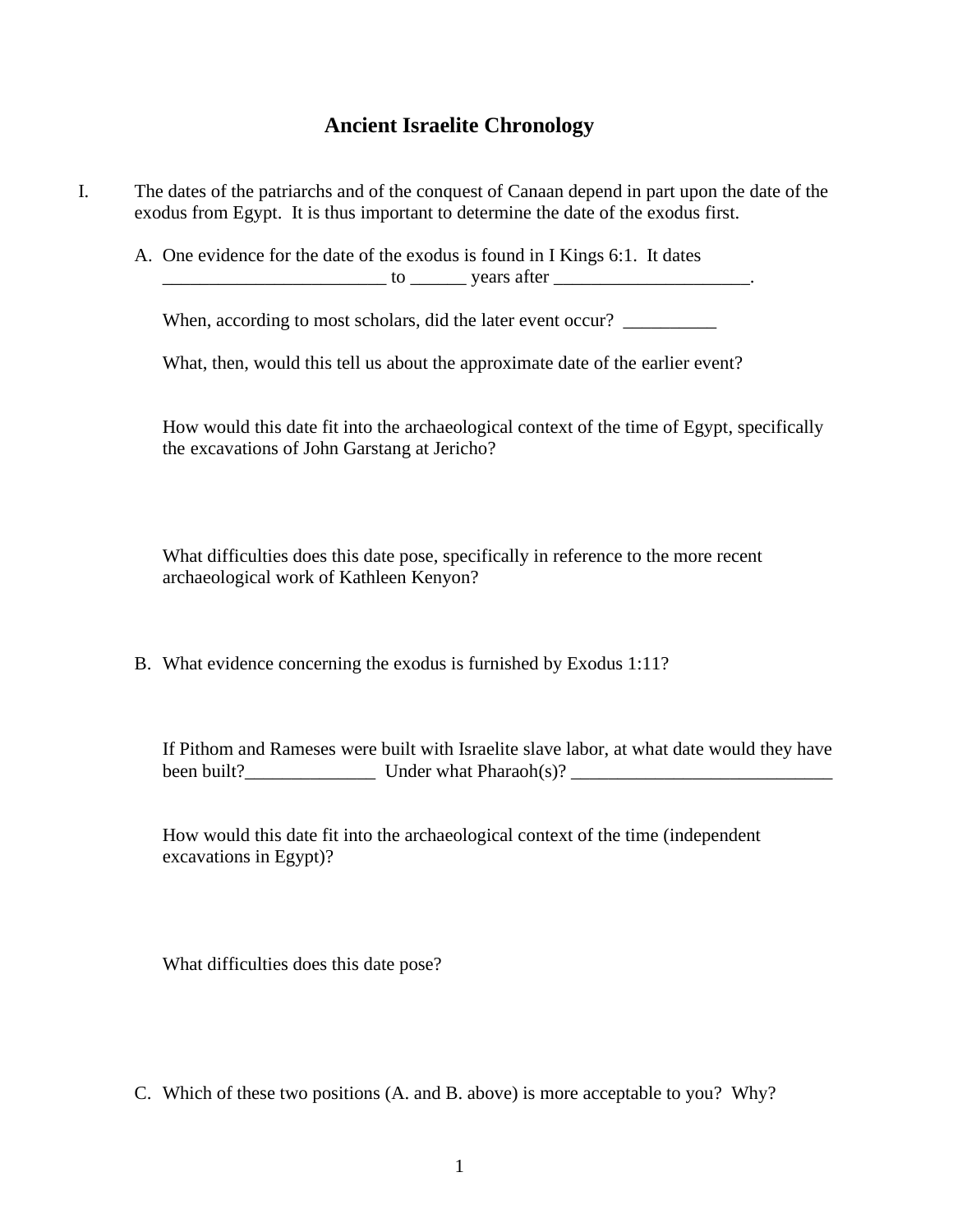- II. With reference to the date of the patriarchs, the following data should be taken into account:
	- A. In Genesis 15:13, God says to Abraham that \_\_\_\_\_\_\_\_\_\_\_\_\_\_\_\_\_\_\_\_\_\_\_\_\_\_\_\_\_\_\_\_\_\_ will last \_\_\_\_\_\_\_\_\_\_ years.

In Exodus 12:40, 41, it is stated that \_\_\_\_\_\_\_\_\_\_\_\_\_\_\_\_\_\_\_\_\_\_\_\_\_\_\_\_\_\_\_\_\_\_\_\_\_\_\_\_\_\_\_ lasted \_\_\_\_\_\_\_\_\_\_\_ years.

How does Galatians 3:17 reflect these traditions?

\_\_\_\_\_\_\_\_\_\_\_\_\_\_\_\_\_\_\_\_\_\_\_\_

To what date then, would you assign to the beginning of the Israelites' bondage in Egypt?

B. According to Genesis 12:4 and 21:5 and 25:26 and 47:9, how long were the patriarchs in Canaan? \_\_\_\_\_\_\_\_\_\_\_\_\_ years

What estimate would you make of the date of Abraham? \_\_\_\_\_\_\_\_\_\_\_\_\_\_\_ Why?

How does this relate to the archaeological data, specifically the excavations at Tanis-Avaris?

What difficulties would such a date pose?

III. A. What does the Bible tell us about the length of the wilderness wandering?

Numbers 14:33-34: \_\_\_\_\_\_\_\_\_\_\_\_\_\_\_\_\_\_

Deuteronomy 2:7; 8:2,4; 29:5: \_\_\_\_\_\_\_\_\_\_\_\_\_\_\_\_\_

B. According to your date for the Exodus, what date would you suggest for the beginning of the conquest of Canaan? \_\_\_\_\_\_\_\_\_\_\_\_\_\_\_\_

How would this date fit into the archaeological contexts in Egypt and Canaan, specifically excavations at Ai, Bethel, Lachish, Debir, Pithom and Rameses?

What difficulties would this date pose?